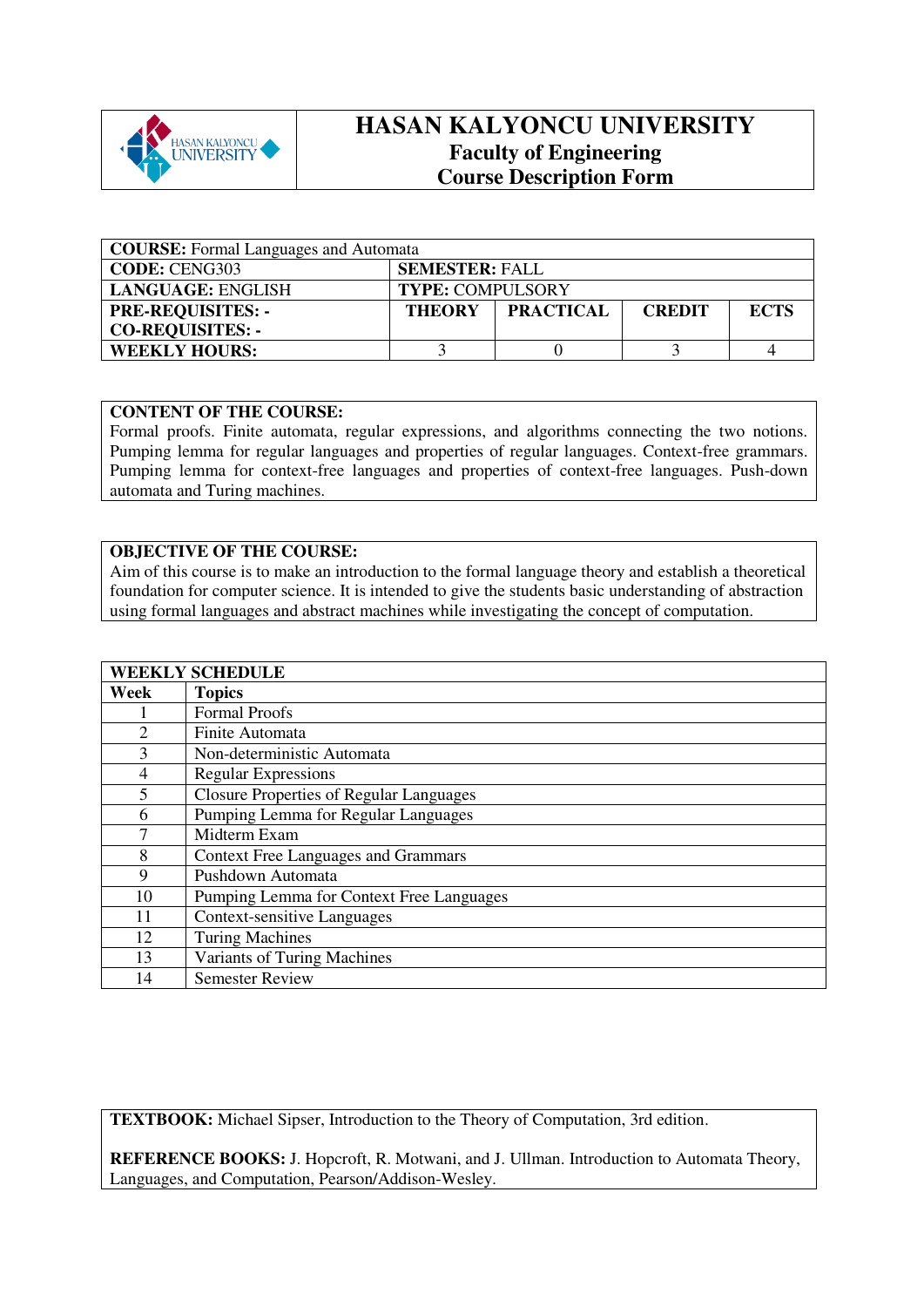| <b>EVALUATION SYSTEM:</b>    |                 |                |
|------------------------------|-----------------|----------------|
| <b>IN-TERM STUDIES</b>       | <b>QUANTITY</b> | PERCENTAGE (%) |
| Midterm Exam                 |                 | 30             |
| Homework                     |                 |                |
| Laboratory works             |                 | 0              |
| Quiz                         |                 | 30             |
| Final Exam                   |                 | 40             |
| <b>TOTAL</b>                 |                 | 100            |
| <b>CONTRIBUTION OF</b>       | 6               | 60             |
| <b>INTERM STUDIES TO</b>     |                 |                |
| <b>OVERALL GRADE</b>         |                 |                |
| <b>CONTRIBUTION OF FINAL</b> |                 | 40             |
| <b>EXAMINATION TO</b>        |                 |                |
| <b>OVERALL GRADE</b>         |                 |                |
| <b>TOTAL</b>                 |                 | 100            |

| <b>COURSE CATEGORY:</b>        | PERCENTAGE (%) |
|--------------------------------|----------------|
| Mathematics and Basic Sciences |                |
| Engineering                    | 40.            |
| <b>Engineering Design</b>      | 40             |
| Social Sciences                |                |

| <b>TABLE OF ECTS / WORKLOAD:</b>                           |                 |                           |                          |
|------------------------------------------------------------|-----------------|---------------------------|--------------------------|
| <b>Activities</b>                                          | <b>QUANTITY</b> | <b>Duration</b><br>(Hour) | <b>Total</b><br>Workload |
| <b>Course Duration</b>                                     | 13              |                           | 39                       |
| Hours for off-the-classroom study (Pre-study,<br>practice) | 14              | 5                         | 70                       |
| Laboratory works                                           | $\Omega$        |                           | $\Omega$                 |
| Mid-term                                                   |                 | $\overline{2}$            | $\overline{2}$           |
| Final examination                                          |                 | $\mathcal{D}$             | ◠                        |
| Homework                                                   | 0               |                           |                          |
| Quiz                                                       | 5               | 0.5                       | 2.5                      |
| <b>Total Work Load</b>                                     |                 |                           | 115.5                    |
| <b>Total Work Load / 30</b>                                |                 |                           | 3.85                     |
| <b>ECTS Credit of the Course</b>                           |                 |                           |                          |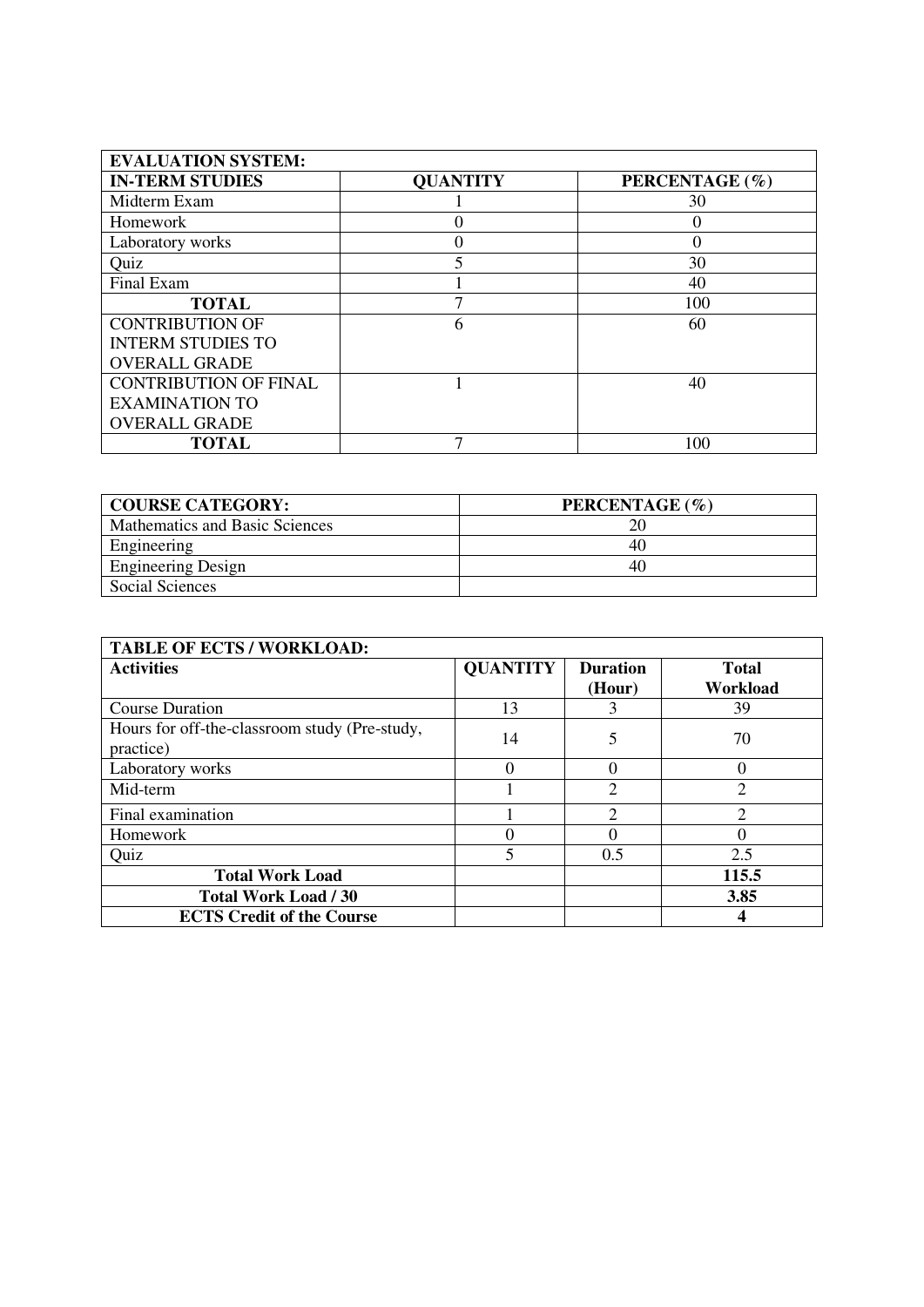|                 | PO <sub>1</sub>                                | PO <sub>2</sub> | <b>PO3</b> | PO <sub>4</sub> | PO <sub>5</sub> | <b>PO6</b> | PO <sub>7</sub> | PO <sub>8</sub> | PO <sub>9</sub> | <b>PO10</b> | <b>PO11</b> |
|-----------------|------------------------------------------------|-----------------|------------|-----------------|-----------------|------------|-----------------|-----------------|-----------------|-------------|-------------|
| LO1             |                                                |                 |            |                 |                 |            |                 |                 |                 |             |             |
| LO2             |                                                |                 |            |                 |                 |            |                 |                 |                 |             |             |
| L <sub>03</sub> |                                                |                 |            |                 |                 |            |                 |                 |                 |             |             |
| LO <sub>4</sub> |                                                |                 |            |                 |                 |            |                 |                 |                 |             |             |
| LO <sub>5</sub> |                                                |                 |            |                 |                 |            |                 |                 |                 |             |             |
| LO <sub>6</sub> |                                                |                 |            |                 |                 |            |                 |                 |                 |             |             |
|                 | Values: 0: None   1: Low   2: Medium   3: High |                 |            |                 |                 |            |                 |                 |                 |             |             |
|                 | PO: Program Outcome   LO: Learning Outcome     |                 |            |                 |                 |            |                 |                 |                 |             |             |
|                 |                                                |                 |            |                 |                 |            |                 |                 |                 |             |             |

| <b>INSTRUCTOR(S):</b>         | Asst. Prof. Dr. Ulas GÜLEC |
|-------------------------------|----------------------------|
| <b>FORM PREPARATION DATE:</b> | 23.05.2019                 |

| <b>LEARNING OUTCOMES OF THE</b><br><b>COURSE:</b>       | PROGRAM OUTCOMES:                                                                                        |
|---------------------------------------------------------|----------------------------------------------------------------------------------------------------------|
| LO1: To understand the concept of formal                | PO1: Adequate knowledge in mathematics,                                                                  |
| languages.                                              | science and engineering subjects pertaining to the                                                       |
|                                                         | relevant discipline; ability to use theoretical and                                                      |
| LO2:<br>understand the classification<br>To<br>of       | applied knowledge in these areas in complex                                                              |
| languages.                                              | engineering problems.                                                                                    |
|                                                         | <b>PO2:</b> Ability to identify, formulate, and solve                                                    |
| LO3: To gain basic understanding of finite              | complex engineering problems; ability to select                                                          |
| automata, what they can and what they cannot<br>do.     | and apply proper analysis and modeling methods<br>for this purpose.                                      |
|                                                         | <b>PO3:</b> Ability to design a complex system,                                                          |
| LO4: To gain basic understanding of pushdown            | process, device or product under realistic                                                               |
| automata, what they can and what they cannot            | constraints and conditions, in such a way as to                                                          |
| do.                                                     | meet the desired result; ability to apply modern                                                         |
|                                                         | design methods for this purpose.                                                                         |
| <b>LO5:</b> To gain basic understanding of the ultimate | PO4: Ability to devise, select, and use modern                                                           |
| computing machines - Turing Machines                    | techniques and tools needed for analyzing and                                                            |
|                                                         | solving complex problems encountered in                                                                  |
| LO6: To understand what is computable and               | engineering practice; ability to employ                                                                  |
| what is not                                             | information technologies effectively.                                                                    |
|                                                         | <b>PO5:</b> Ability to design and conduct experiments,<br>gather data, analyze and interpret results for |
|                                                         | investigating complex engineering problems or                                                            |
|                                                         | discipline specific research questions.                                                                  |
|                                                         | PO6: Ability to work efficiently in intra-                                                               |
|                                                         | disciplinary and multi-disciplinary teams; ability                                                       |
|                                                         | to work individually.                                                                                    |
|                                                         | PO7: Ability to communicate effectively in                                                               |
|                                                         | Turkish, both orally and in writing; knowledge of                                                        |
|                                                         | a minimum of one foreign language; ability to                                                            |
|                                                         | write effective reports and comprehend written                                                           |
|                                                         | reports, prepare design and production reports,                                                          |